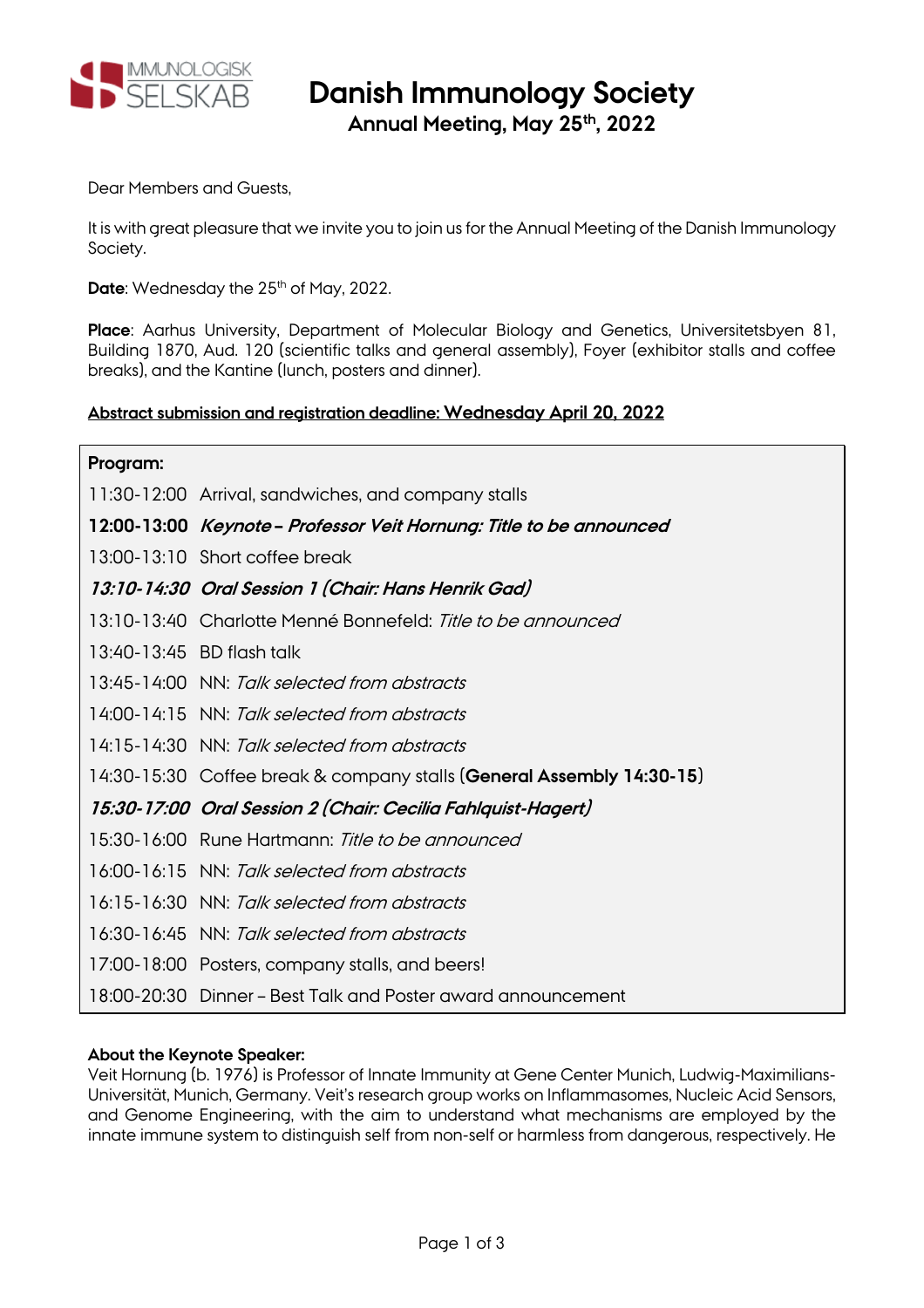

## **Danish Immunology Society Annual Meeting, May 25th, 2022**

has published 184 articles, including 9 Nature and 3 Cell papers. His work has been cited over 27,000 times, and he has an H-factor of 63.

# **We thank our Sponsors!** AH diagnostics Advancing the world of health chemometec Nordic BioSite **Miltenyi Biotec**

#### **Additional information:**

The annual general assembly (generalforsamlingen) will be held during the main break (separate announcement with agenda will follow). All members of the society are encouraged to participate.

As a social get-together event, the Society will host a complimentary dinner after the meeting. If you are not a member the price will be DKK 150. To become a member and enjoy the dinner for free, please follow this link: https://immunologisk-selskab.dk/join-the-society/

The meeting will consist of both posters and selected short oral presentations of 15 min each, including questions. Members are asked to encourage younger scientists to present their results at the meeting.

As last year, The BioNordika prize for best poster presentation (DKK 4000) and The Miltenyi Biotec prize for best oral presentation (DKK 5000) will be awarded!